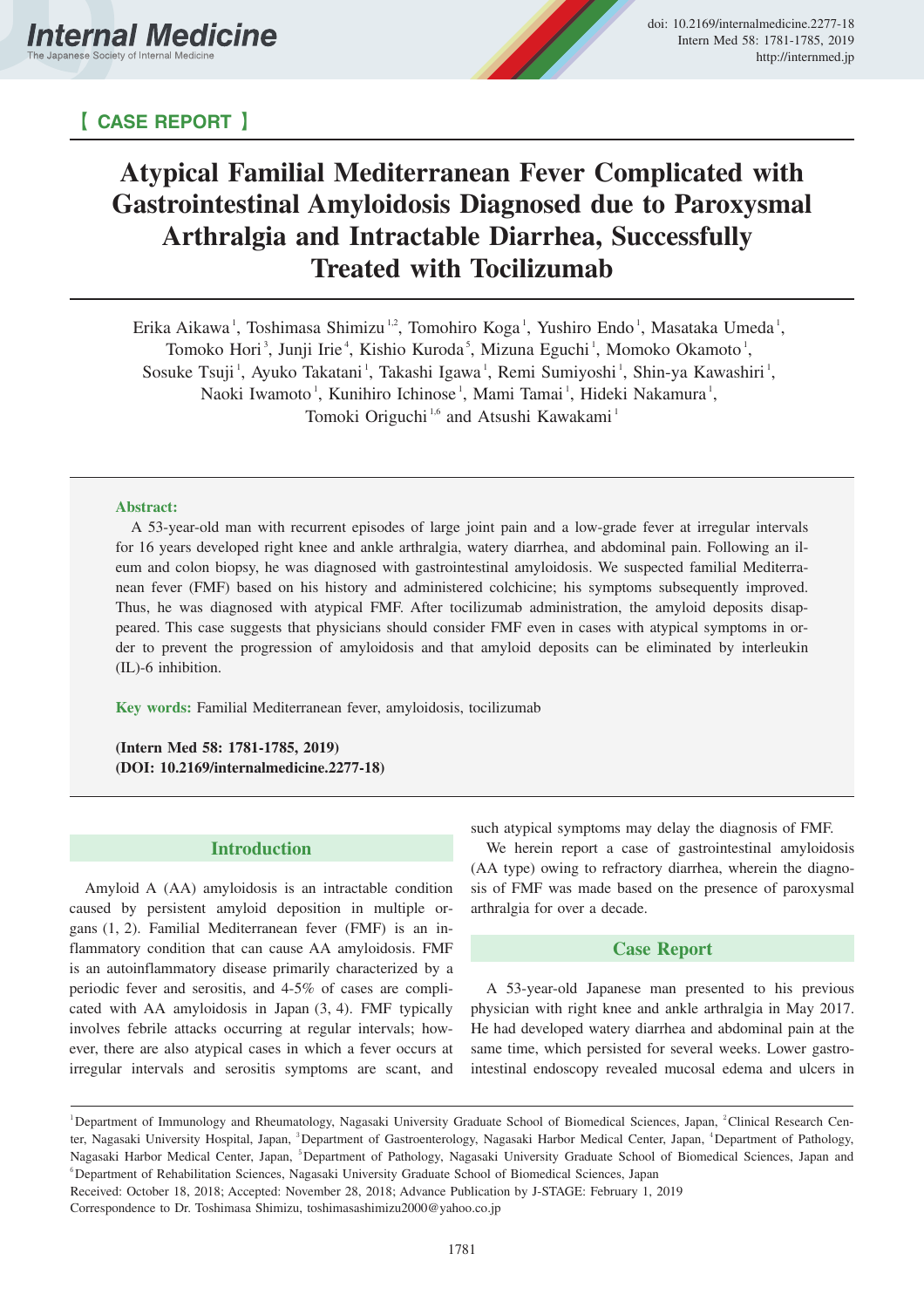

**Figure 1. Lower gastrointestinal endoscopy findings. A: Mucosal edema and an ulcer located in the terminal ileum, and irregular longitudinal ulcers from the ascending to descending colon in May 2017. B: Mucosal edema and ulcers improved in November 2017.**

the terminal ileum, as well as irregular longitudinal ulcers from the ascending to the descending colon (Fig. 1A). Abdominal computed tomography (CT) did not reveal signs of serositis. Because of the suspicion of inflammatory bowel disease, 10 sites from the ileum to the rectum were biopsied, resulting in findings of AA amyloidosis (Fig. 2A and B). No findings suggestive of inflammatory bowel disease were observed. He was transferred to our department in mid-June 2017 for the further examination and treatment for the AA amyloidosis.

On admission, his diarrhea and abdominal pain persisted, and he continued enteral nutrition as per the recommendations of the previous physician. He had no joint symptoms at that time. His vital signs were as follows: temperature, 36.9°C; pulse rate, 95/min; blood pressure, 140/83 mmHg; oxygen saturation, 98% on room air; and clear consciousness. A physical examination revealed tenderness in the right abdomen and no signs of peritoneal irritation. There was no swelling or tenderness in his joints. No stomatitis or genital ulcers suggestive of Behçet's disease was found. He had no family history of a periodic fever.

Laboratory tests showed the following results: white blood cell (WBC) count 4,700/μL (neutrophils 39%, lymphocytes 48%), hemoglobin (Hb) 11.5 g/dL, platelet (PLT) 29.1×104 /μL, C-reactive protein (CRP) level 0.12 mg/dL, blood urea nitrogen (BUN) 23 mg/dL, creatinine (Cr) 1.05 mg/dL, uric acid (UA) 8.2 mg/dL, albumin (Alb) 3.2 g/dL,

and an erythrocyte sedimentation rate (ESR) 28 mm/h; no abnormalities were noted on a urinalysis. The levels of rheumatoid factor (RF) were elevated at 78.4 IU/mL; however, anti-cyclic citrullinated peptide (CCP) antibody were not elevated. Anti-nuclear antibody, myeloperoxidase antineutrophil cytoplastic antibody (MPO-ANCA), and proteinase-3 (PR3)-ANCA were not detected. Two sets of blood cultures and viral markers for hepatitis B and C were all negative. Matrix metalloproteinase-3 (MMP-3) was within the standard range at 68.4 ng/dL, whereas serum amyloid A (SAA) was mildly elevated at 11.7 μg/mL. No human leukocyte antigen (HLA)-B51 or A26 was detected. Joint radiographs of bilateral hands, fingers, knees, ankles, and toes showed no abnormalities, including no erosion or joint space narrowing suggestive of rheumatoid arthritis (RA), and musculoskeletal ultrasound did not reveal any synovitis in the peripheral joints. Echocardiography demonstrated no abnormalities, and there were no findings suggestive of amyloidosis in the other organs.

When we reconfirmed his medical history, he had experienced recurrent episodes of paroxysmal swelling and tenderness of the elbow, ankle, and knee joints complicated with a low-grade fever at 37°C starting around 16 years earlier, with each incident lasting for a few weeks to a month. At that time, he had no abdominal symptoms or skin lesions.

On hospital day 15, he developed swelling and tenderness of the left elbow and a low-grade fever  $(37^{\circ}C)$ , with ele-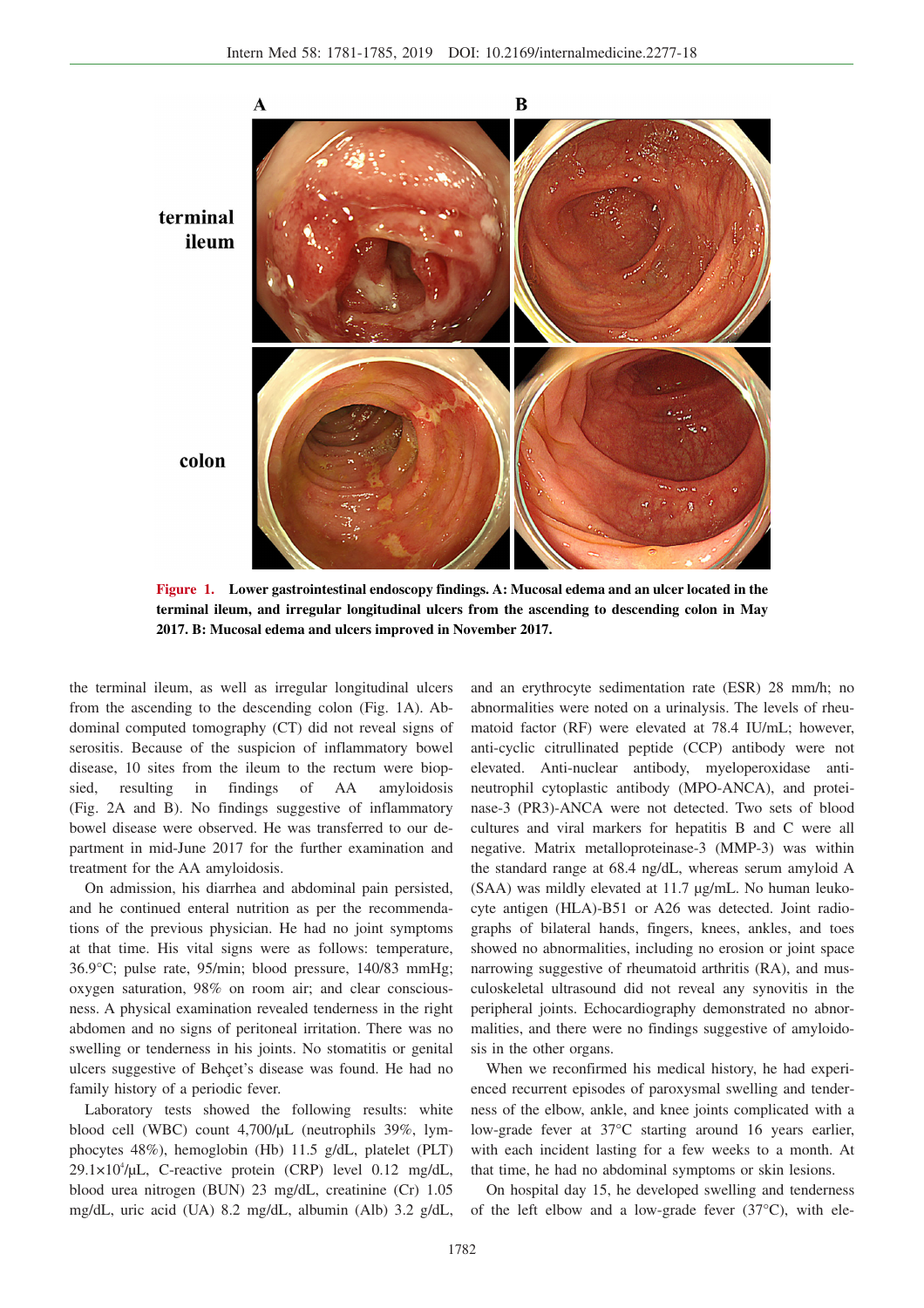

**Figure 2. Colon biopsy specimen. A: In the lamina propria, an eosinophilic amorphous material was deposited in the connective tissue and vascular walls, and this material was stained orange-red in May 2017. Direct fast scarlet (DFS) staining, ×200. B: The stain disappeared after KMnO4 oxidation indicated AA amyloidosis findings in May 2017. KMnO4-DFS staining ×200. C: Amyloid depositions persisted in November 2017 (***arrows***). DFS staining ×200. D: Amyloid depositions completely disappeared on a repeat biopsy in August 2018. DFS staining ×200.**

vated inflammatory markers of CRP (3.73 mg/dL) and SAA (392.7 μg/mL). Since the history of paroxysmal arthralgia and fever suggested FMF, we introduced colchicine at a dose of 1 mg/day as diagnostic treatment. The arthralgia and fever resolved rapidly, and SAA levels dropped to 6.7 μg/ mL five days after the initial colchicine administration. Given these symptoms and his response to colchicine, he was diagnosed with FMF based on the Tel Hashomer criteria for incomplete-type FMF (atypical FMF) (5). In addition, an *MEFV* genetic analysis (exons 1, 2, 3, and 10) revealed multiple heterozygous mutations at E84K in exon 1 and at E148Q in exon 2 (Fig. 3).

His abdominal symptoms, including diarrhea and abdominal pain, also improved and did not worsen again after resuming food intake. Because gastrointestinal amyloidosis was already observed, we began to administer 162 mg subcutaneous tocilizumab every 2 weeks since it was expected to be an effective treatment for AA amyloidosis on hospital day 30 after obtaining the patient's informed consent. Subsequently, a fever and arthralgia were no longer observed, and the findings of lower gastrointestinal endoscopy also improved in November 2017 (Fig. 1B); however, amyloid deposition in the ileum and colon persisted (Fig. 2C). Although colchicine administration was stopped because of alopecia in January 2018, remission has been maintained by

tocilizumab therapy. In addition, the amyloid deposition in the ileum and colon disappeared in August 2018 (Fig. 2D)

### **Discussion**

AA amyloidosis is a type of organopathy that occurs when an inflammatory disorder causes amyloid production and deposition in organs. Amyloid deposits are observed in the gastrointestinal tract, heart, and kidneys and can cause organopathy with a poor prognosis (2). RA is the most frequent causative inflammatory disorder of AA amyloidosis, while FMF was found to account for 5% of cases in a cohort in the UK (1).

FMF is a type of autoinflammatory disease characterized by a periodic fever and serositis. Typical cases of FMF present with a paroxysmal fever of at least 38°C and serositis lasting from 12 to 72 hours. However, there are also atypical cases that differ in the duration and temperature of the fever and have incomplete attacks of serositis (5). Indeed, it 43% of FMF cases in Japan are reportedly atypical FMF (6). Compared with typical FMF, atypical FMF has been characterized by a higher age at onset, longer fever duration, less abdominal and thoracic pain caused by peritonitis and pleuritis, higher frequency of arthritis and myalgia, and lower frequency of a family history of FMF (6).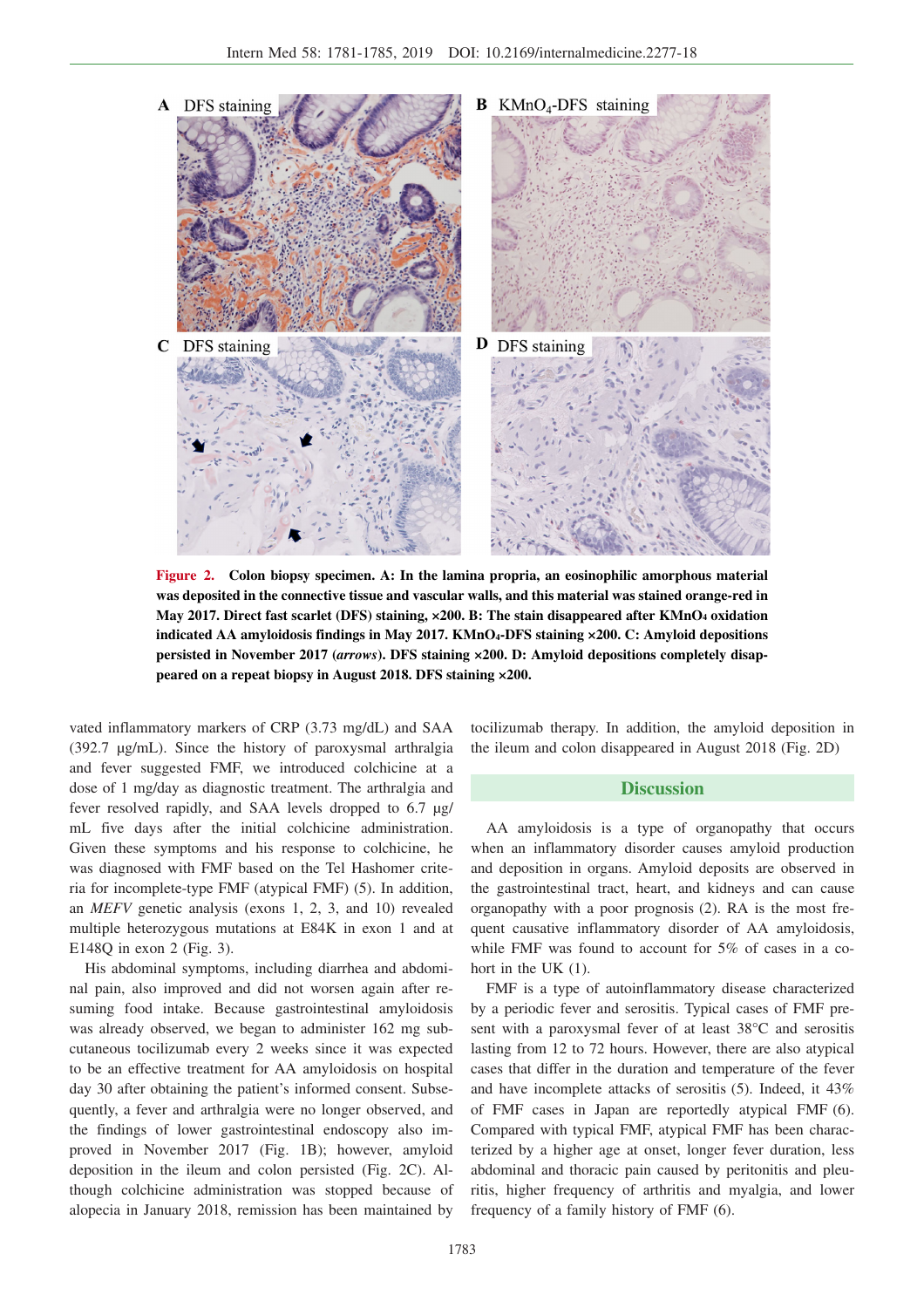

**Figure 3. A sequencing analysis of the** *MEFV* **gene. DNA sequencing shows a compound heterozygous mutation at E84K in exon 1 and at E148Q in exon 2 of the** *MEFV* **gene.**

In Japan, AA amyloidosis complicates approximately 4- 5% of FMF cases, which is a lower rate than in the Mediterranean region (13% of cases in Turkey and 27% of cases in Israel are complicated by AA amyloidosis) (3, 4). Whether typical or atypical, FMF is considered to have no effect on the complications of AA amyloidosis. The presence of an M694V mutation in exon 10 of the *MEFV* gene and Armenian, Turkish, or Arab race are factors that increase the risk of complications in AA amyloidosis (7). Our patient did not have these risk factors; however, the risk factors for AA amyloidosis complication also include the disease duration (7). FMF patients complicated with AA amyloidosis reportedly show a delayed diagnosis compared to those without such a complication (8). The typical time to the diagnosis from the onset in Japanese FMF patients is approximately nine years  $(3)$ , and this increases to  $20.1\pm4.5$ years among cases complicated with AA amyloidosis (9). Our patient was diagnosed with atypical FMF 16 years from the initial onset, suggesting that a delay in the diagnosis was one of the causes of the complication with AA amyloidosis. Given that the average duration of underlying disease until complication with AA amyloidosis has been reported to be 17 years, the early diagnosis of FMF is important (1).

Colchicine is the drug of choice for the treatment of FMF, being shown to be effective in approximately 92% of cases (6, 10). Colchicine suppresses FMF attacks and is thus effective in preventing amyloidosis deposition (11). However, the therapeutic effects on AA amyloidosis are still unclear. Tocilizumab, which is an interleukin (IL)-6 receptor monoclonal antibody, was recently shown to be effective on RA complicated with AA amyloidosis, resulting in the disappearance of amyloid deposition from a histological perspective (12, 13). In addition, several reports have indicated that tocilizumab can improve AA amyloidosis complicating FMF (14-17). Indeed, colchicine and tocilizumab treatment not only prevented attacks but also resolved amyloid deposition in our patient. However, the lower gastrointestinal endoscopy findings were atypical for gastrointestinal amyloidosis. Previous reports have noted that the abdominal lesions of FMF can sometimes resemble inflammatory bowel disease, and FMF abdominal lesions were also observed in the mucus membrane lesions in our patient (18).

In conclusion, we encountered a patient with FMF complicated with gastrointestinal amyloidosis that was diagnosed as a result of paroxysmal arthralgia, a low-grade fever, and intractable diarrhea. Our patient had atypical symptoms of FMF, and the diagnosis and treatment were delayed, resulting in the development of AA amyloidosis. Atypical symptoms can be the reason for a delayed diagnosis of FMF; thus, physicians should consider a diagnosis of FMF even in cases with atypical symptoms, such as irregular paroxysmal arthralgia and a low-grade fever. In addition, IL-6 inhibitor treatment for FMF can not only prevent attacks but also resolve AA amyloidosis.

#### **The authors state that they have no Conflict of Interest (COI).**

Erika Aikawa and Toshimasa Shimizu contributed equally to this work.

#### **References**

- **1.** Lachmann HJ, Goodman HJ, Gilbertson JA, et al. Natural history and outcome in systemic AA amyloidosis. N Engl J Med **356**: 2361-2371, 2007.
- **2.** Merlini G, Bellotti V. Molecular mechanisms of amyloidosis. N Engl J Med **349**: 583-596, 2003.
- **3.** Migita K, Uehara R, Nakamura Y, et al. Familial Mediterranean fever in Japan. Medicine (Baltimore) **91**: 337-343, 2012.
- **4.** Migita K, Izumi Y, Jiuchi Y, et al. Familial Mediterranean fever is no longer a rare disease in Japan. Arthritis Res Ther **18**: 175,